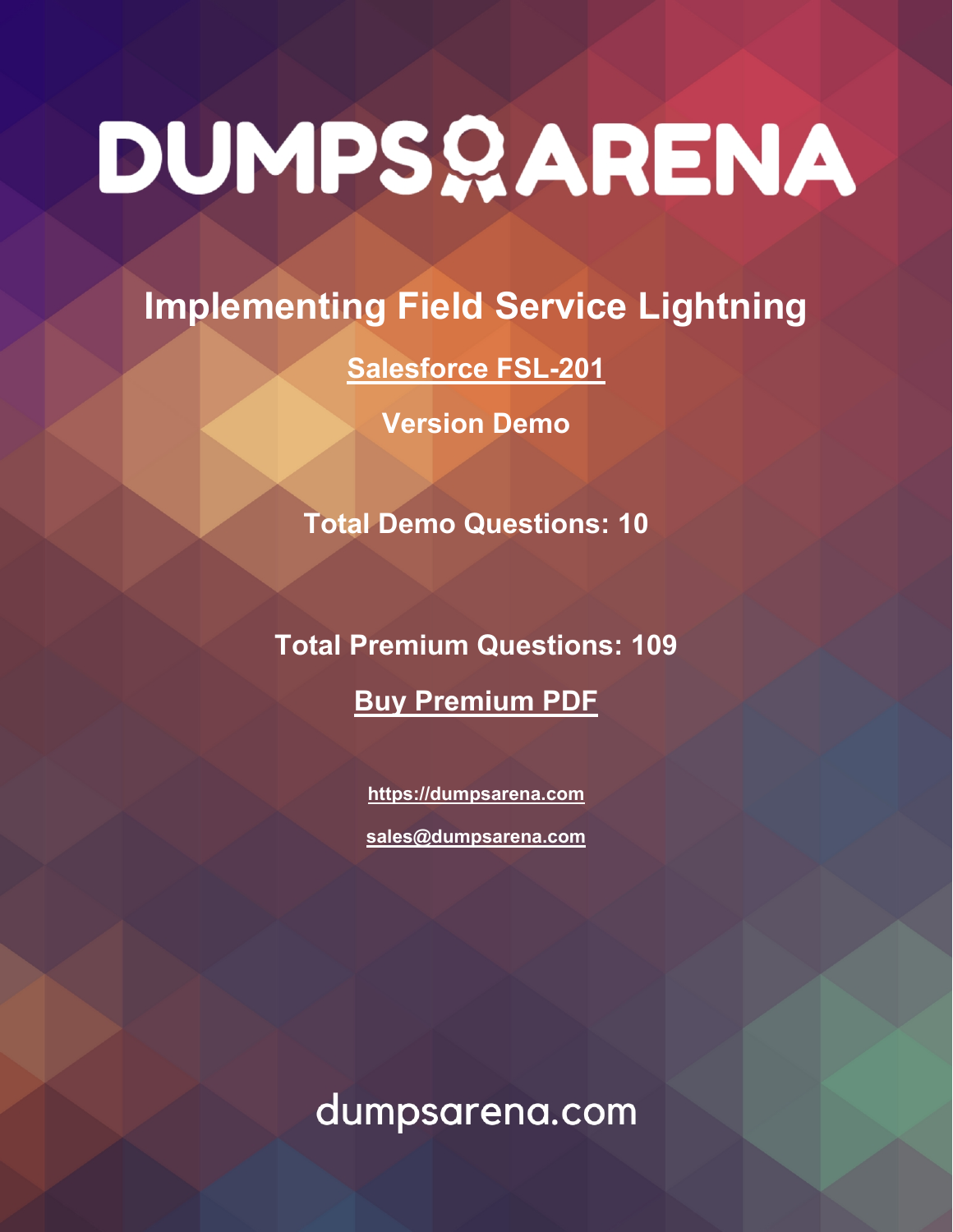### **DUMPSOARENA**

#### **QUESTION NO: 1**

Universal Containers is concerned about the decrease in Asset Uptime metrics. Which two actions should a Consultant recommend?

- **A.** Establish a Preventative Maintenance program for their install base.
- **B.** Integrate IoT data from their install base to detect asset issues.
- **C.** Launch a feedback survey to their install base and follow up on results.
- **D.** Review existing contracts for obsolete provisions and requirements.

#### **ANSWER: A**

#### **QUESTION NO: 2**

In the dispatch Console, when viewing the Map, which three data elements can be presented to the Dispatcher? Choose 3 answers

- **A.** Google Traffic Data
- **B.** Resource's Home Base
- **C.** Service Appointments
- **D.** Resource's Travel Speed
- **E.** Service Appointment Dependencies

#### **ANSWER: A B C**

#### **QUESTION NO: 3**

Universal Containers is looking to implement Entitlement Management to meet the following requirements: Any employee from the customer account is eligible for support. Specific purchased products are eligible for support. What Objects should be set up for Entitlement Management?

- **A.** Accounts and Assets
- **B.** Contacts and Service Contracts
- **C.** Accounts and Service Contracts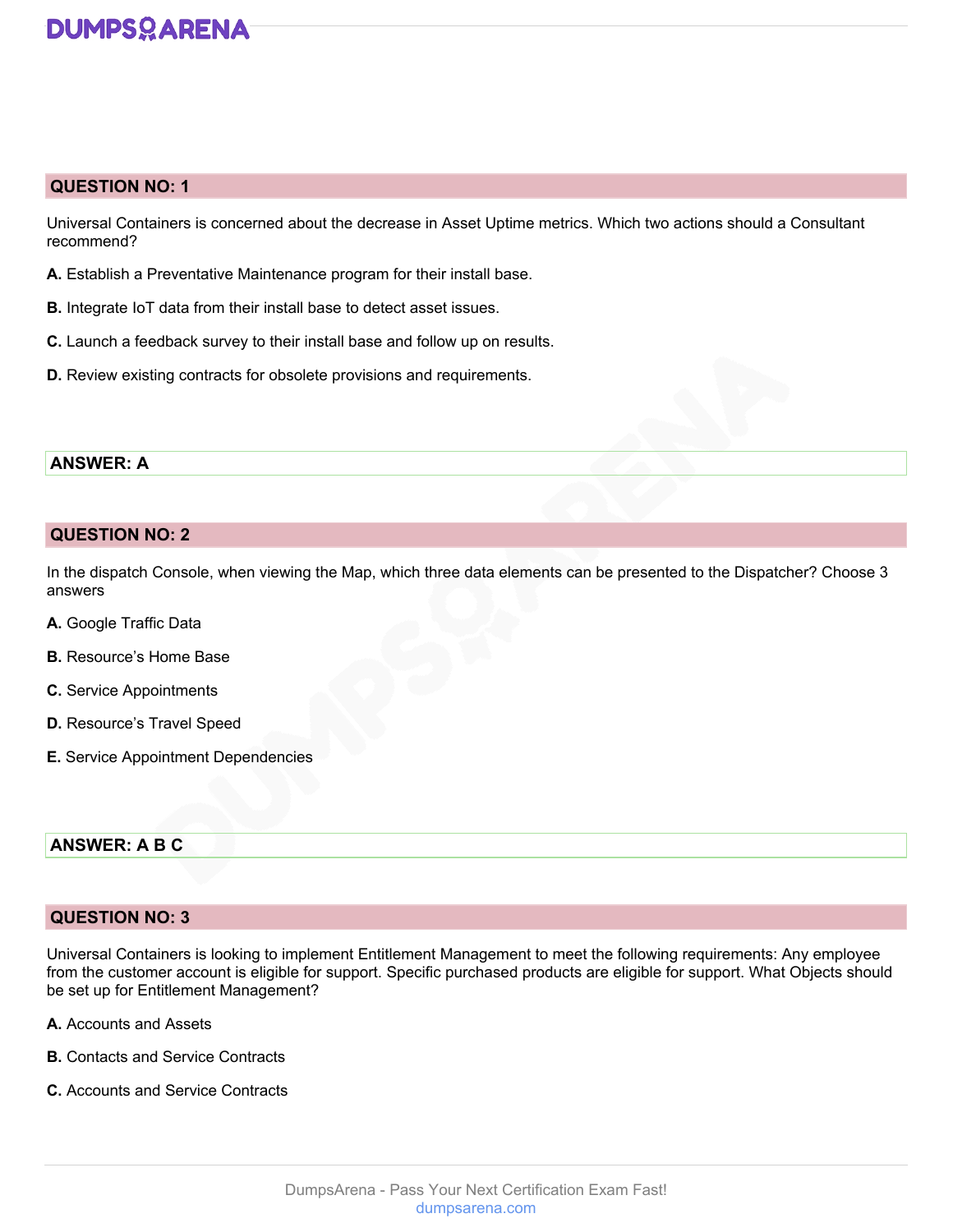

**D.** Contracts and Assets

#### **ANSWER: C**

#### **QUESTION NO: 4**

A Field Service Technician wants to view a list of parts consumed during a given time period. The Technician will then use the data to replenish inventory on the truck. Which three steps should a Consultant recommend to track the number of parts consumed? Choose 3 answers.

- **A.** Build a report to view Products Consumed on Work Order Line Items.
- **B.** Build a report using the Service Appointment Inventory module.
- **C.** Build a report to view Products Consumed on Work Orders.
- **D.** Build a report using the Work Order inventory module.
- **E.** Build a report to view Inventory Transactions.

#### **ANSWER: A C E**

#### **QUESTION NO: 5**

Universal Containers schedules jobs that require multiple steps when on-site. They would like to add a new status to the existing status flow. Which two configurations need to be set up? Choose 2 answers.

- **A.** Add the allowed Status Transitions in Field Service Settings.
- **B.** Add new Status to the Work Order
- **C.** Add the Status Transitions to the Technicians' Profile.
- **D.** Add new Status to the Service Appointment.

#### **ANSWER: C D**

#### **QUESTION NO: 6**

Universal Containers needs to implement a way to track all internal and external work associated with an inbound contact center request. How should a Consultant recommend tracking the work?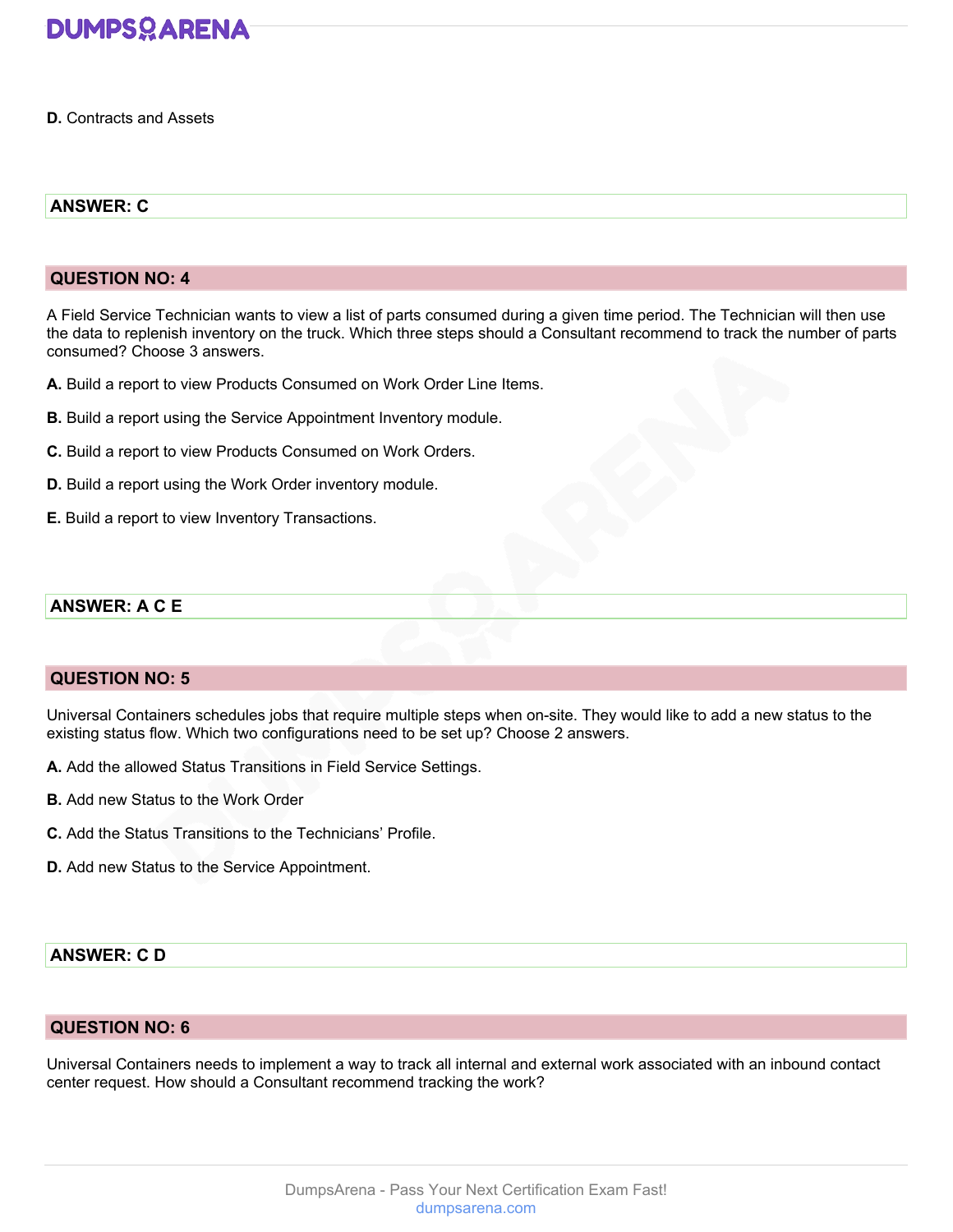

- **A.** Parent/Child Work Orders
- **B.** Cases Only
- **C.** Cases and Work Orders
- **D.** Work Orders only

#### **ANSWER: A**

#### **QUESTION NO: 7**

Universal Containers wants to equip their field technicians with access to helpful information when they are in the field. What solution should a Consultant recommend to satisfy this requirement?

- **A.** Attachments on Cases.
- **B.** Knowledge Base on Cases.
- **C.** Custom Links on Work Orders.
- **D.** Knowledge Base on Work Orders.

#### **ANSWER: D**

#### **QUESTION NO: 8**

Universal containers has a large volume of cancellations occurring on their Work Orders. The COO wants to manage Work Order cancellations and subsequent follow-ups. Which two options should a Consultant recommend? Choose 2 answers.

- **A.** Change the Work Order with a closed status of "Cancelled."
- **B.** Change the Work Order with a status of "New."
- **C.** Re-use the existing Work Order for the follow-up.
- **D.** Create a child Work Order for the follow-up Work Order.

#### **ANSWER: A D**

#### **QUESTION NO: 9**

Universal Containers has a large filed service team with complex logistics process. Some of the field service data and pricing is managed in applications outside of Salesforce. The Consultant recommended bringing some data into Salesforce to